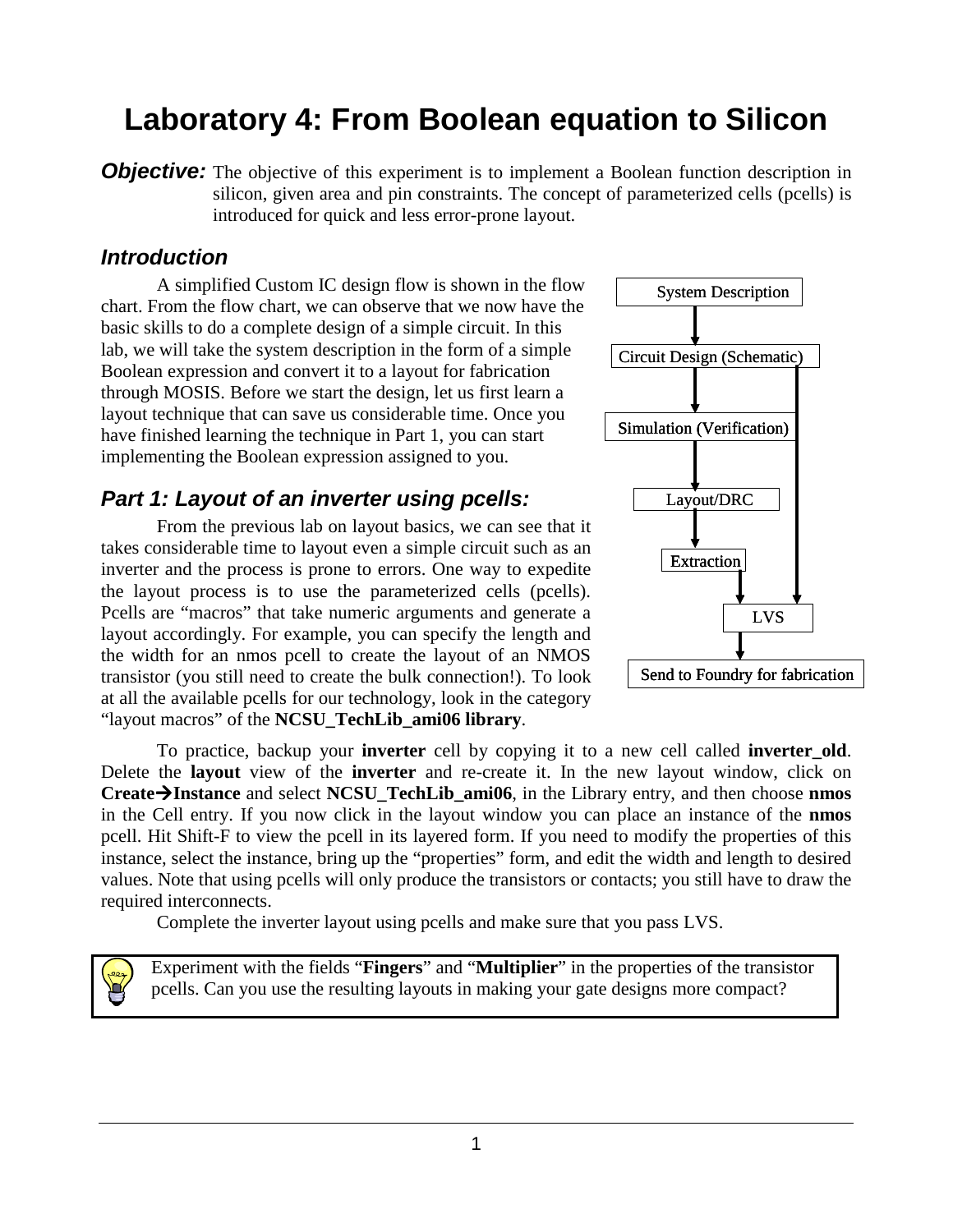### **Part 2.1: Layout of a logic function:**

Ask the lab instructor for the Boolean expression that you will be implementing. The expression is of the form  $Y = f(A, B, C, D)$ . You are allowed to use NAND, NOR, and Inverter gates only. The NAND and the NOR gates can have at most 3 inputs. Rewrite the expression so that you know which gates you will be using. Each gate must go through the complete design flow, i.e., schematic, layout, and LVS. Refer to your textbook if you are unsure about the schematic of a gate. All transistors in the gate design can be minimum-sized.

#### **Exchanging gates**

You are allowed to visit with other students around you and exchange the gates to speed up the process. Share a gate with a colleague only after you have simulated, performed layout without DRC violations, and have passed LVS. You may exchange gates using the following steps. These steps are used to "pack" an **inverter** cell in **lablib** library in a single file that can then be given to a colleague..

- − From command line, cd into the **lablib** directory  $cd \sim/ee434/lablib$
- − Create an archive of the inverter cell tar cvf ~/inverter.tar inverter

The file **inverter.tar** in the home directory contains all the views required to use the inverter cell. If you receive this file from a colleague, use the following steps to enable the use of **inverter** in your design.

- − To keep the external designs separate, create a new library called **exchange** (or some other name) and attach it to the AMI06 process.
- − If you have the inverter.tar file in your home directory, move it to the **exchange** directory mv ~/inverter.tar ~/ee434/exchange
- − Extract the design cd ~/ee434/exchange tar xvf inverter.tar

The inverter cell will now appear in the **exchange** library. Instantiate the symbol and the **layout** views from this cell to use the inverter in your own design.

# **Part 2.2: Chip layout planning:**

After we have our design in layout view, we need to place it in a "pad frame" and send it to be fabricated. The complete chip has a usable area of  $900 \mu m \times 900 \mu m$ . We will share the available area among all the students in the class and combine the designs onto one chip. The complete layout of the expression from each student should be as small and compact as possible. You have to fit your design in an area no more than  $150 \mu m \times 150 \mu m$ .

To make your design routable, layout of your logic function should follow the scheme of Fig. 1. Use VDD on top, VSS at the bottom, the inputs to the left, and the output to the right. This will make the final routing of all the designs easy since we will have signal and power paths running vertically and horizontally between the designs.